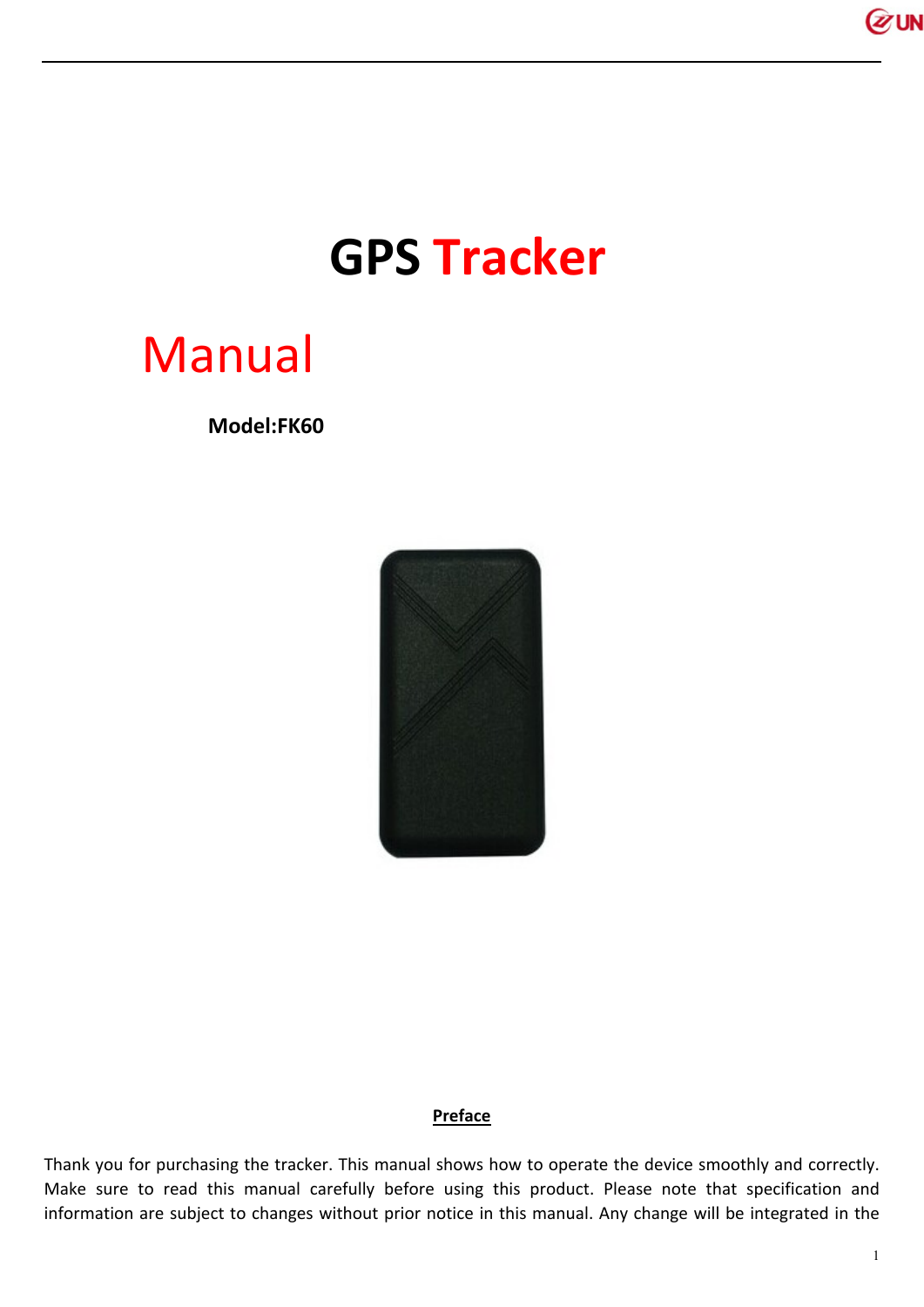

latest release. The manufacturer assumes no responsibility for any errors or omissions in this document.

## **1. Summary**

Working Based on existing GSM/GPRS network and GPS satellites, this product can locate and monitor any remote targets by SMS or internet. The most advanced technology of GPS and AGPS dual positioning.

## **2. Applications**

- Vehicle rental / Fleet management etc
- Protect car / vehicle/ truck/ taxi/motorcycle and so on
- **•** Provide peace-of-mind for businessmen
- **3.Main features:**

GSM 850/900/1800/1900 Quad band Wide for voltage input range:9-75v GPS continuous positioning, GPRS timing interval Check location via SMS Built-in vibration sensor , theft proof ACC ignition detection Tele-cutoff (petrol/ electricity) function Overspeed alert SOS alert Geo-fence alert Vibration alert Voice monitor function Angle alert GPRS reports GSM blind area storage:8M bit flash Google map link by SMS Alert when power supply disconnected Every kinds of reports on platform/Smartphone App

## **4.Specs**.

| Detail                  | Specifications                         |  |  |
|-------------------------|----------------------------------------|--|--|
| Size                    | 105mm x 60mm x 20mm                    |  |  |
| Weight                  | 110 <sub>g</sub>                       |  |  |
| <b>Network</b>          | GSM/GPRS/GPS                           |  |  |
| <b>GSM</b>              | 850/900/1800/1900Mhz                   |  |  |
| GPS Chip                | <b>SIMTK6260</b>                       |  |  |
| <b>GPS Sensitivity</b>  | $-159dBm$                              |  |  |
| <b>GPS Precision</b>    | 10 <sub>m</sub>                        |  |  |
| GPS locating time       | Cold start 45S                         |  |  |
|                         | Warm start 35S                         |  |  |
|                         | Hot start 1S                           |  |  |
| <b>Working Voltage</b>  | 10V---75V                              |  |  |
| <b>Built-in Battery</b> | 3.7V 300mAH                            |  |  |
| Data storage            | 8M bit                                 |  |  |
| Stand-by Time           | 2 hours (The specific time long myopia |  |  |
|                         | <b>GSM</b> network conditions)         |  |  |
| Storage temperature     | $-40C$ to $+85C$                       |  |  |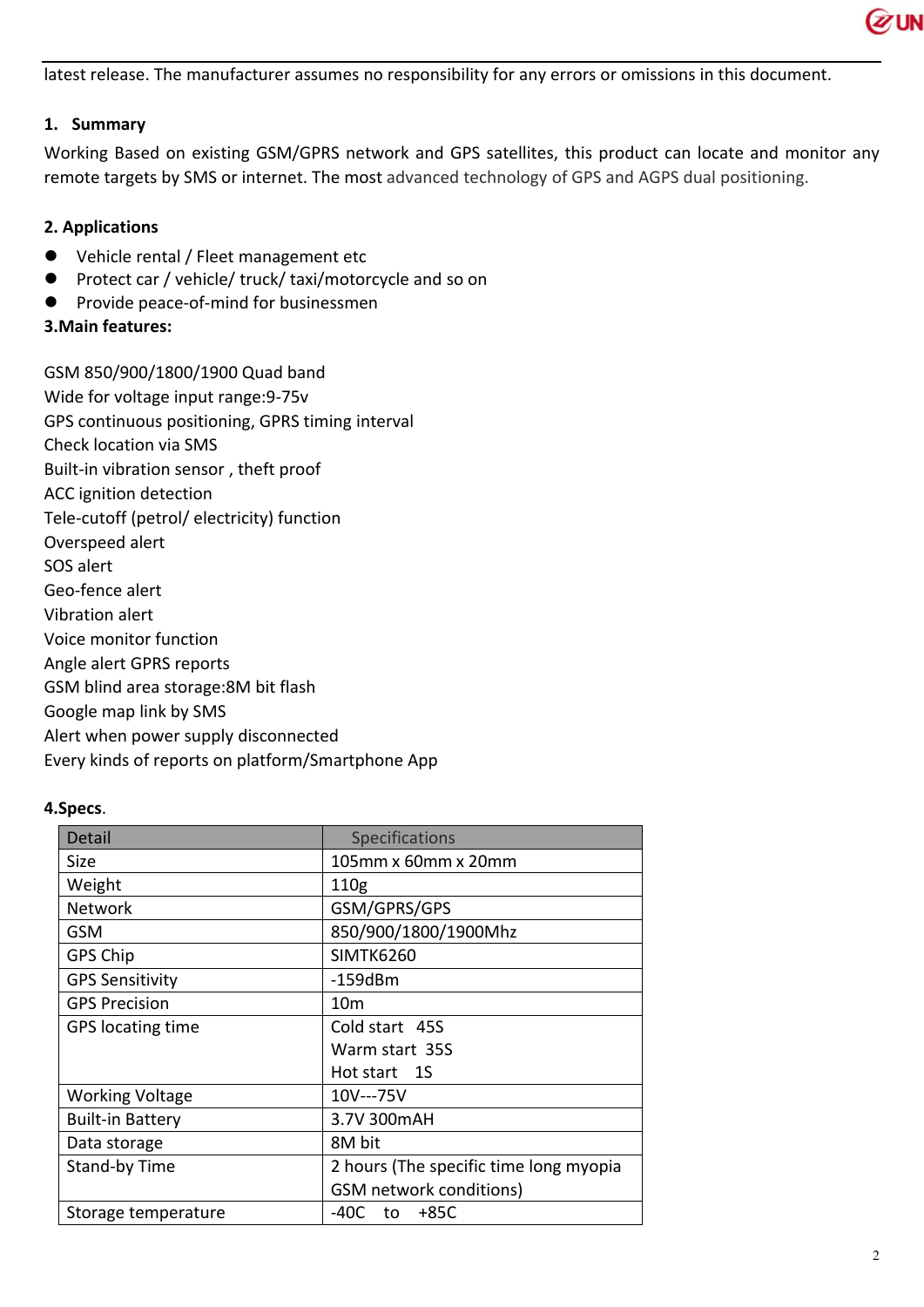

| Working temperature | $-20C$ to $+55C$       |
|---------------------|------------------------|
| Wet degree          | 5%--95% non-condensing |

# **5.Installation**

## **5.1 SIM card installation**

- 1).Open the cover
- 2).Push back the cover



# 5.2 **Installation of cables,Led status meanings:**



| <b>Spec</b> | Color        | <b>Instruction</b>           |
|-------------|--------------|------------------------------|
| Keypod      | Orange       | Connect to SOS button        |
| MIC-, MIC+  | Black/red    | <b>Connect to Microphone</b> |
| GND         | <b>Black</b> | Ground wire                  |
| Motor       | Yellow       | Control line of relay        |
| <b>ACC</b>  | Orange       | Connect to ACC ignition      |
| Power+-     | Black(thick) | Vehicle 12V/24V negative     |
| Power-      | Red(thick)   | Vehicle 12V/24V positive     |

| <b>Green LED: GPRS/GSM working status</b> |                         |  |
|-------------------------------------------|-------------------------|--|
| <b>Status</b>                             | Meaning                 |  |
| flashing                                  | GSM / GPRS signal fine  |  |
| On                                        | No/Searching GSM signal |  |
|                                           | GPS power off/In sleep  |  |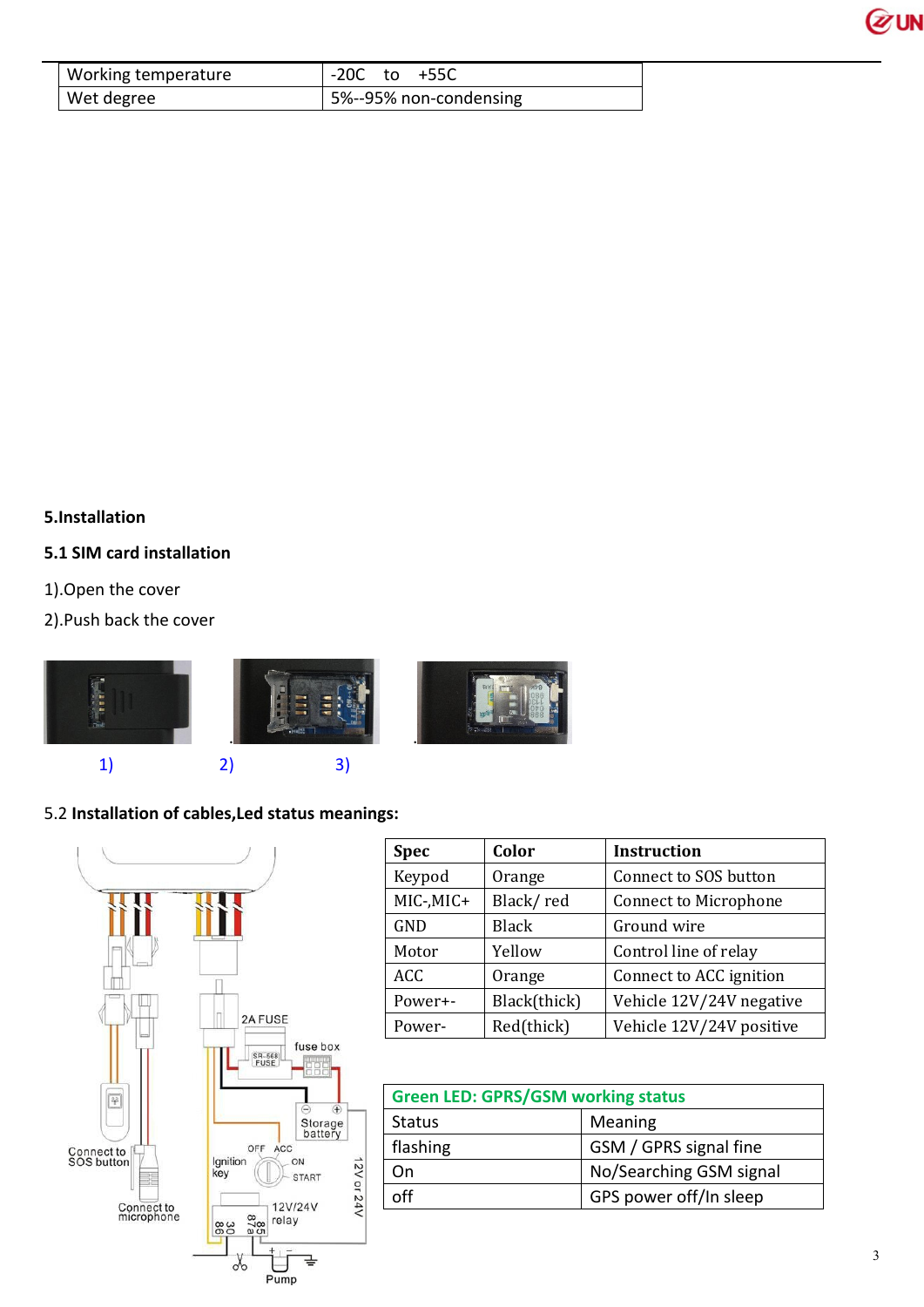

| <b>Blue LED: GPS working status</b> |                         |  |  |
|-------------------------------------|-------------------------|--|--|
| flashing                            | <b>GPS signal Fine</b>  |  |  |
| on                                  | No/Searching GPS signal |  |  |
| off                                 | GPS power off/In sleep  |  |  |
| <b>Red LED: System status</b>       |                         |  |  |
|                                     |                         |  |  |
| flashing                            | Normal                  |  |  |
| On                                  | Not normal              |  |  |



## 6.**Startup**

3)SMS meanings: **1.Google link:** URL **2.V:A** GPS signal ok. **V:V** :No GPS signal **3.2014-04-18 02:17:15**:GPS Time **4.S:000km/h:** Speed of tracker **5.Acc:**off :Ingition of acc is off **6.ID:**4102000759**:** ID Number of GPS **7.Operations** (Default password: 123456) **7.1 Set admin phone number: 1).**Add admin number: **SMS format**: admin123456 0086138\*\*\*\*\*\*\*\*

**Note1:**There is one space between password(123456) and phone number(0086138\*\*\*\*\*\*\*\* ).If set successfully the unit will reply "admin ok!" in SMS. **Note2:**Note:country code should be added in front of phone number

**2).**Delete admin number: **SMS format**:noadmin123456 phonenumber Example:noadmin123456 13510460105 Reply sms: noadmin ok

## **7.2 Change password**

**SMS format**: password+old password+space+new password Example: password123456 666888 it will reply sms: "password OK" **(Note:**password should be 6 digits Arabic numbers.There is one space between new&old passwords)

## **7.3.Track on demand:**

**SMS format:**G123456#

1).GPS Set with admin numbers: when admin numbers dials up the unit, tracker device will reply by sms,It wont reply to other numbers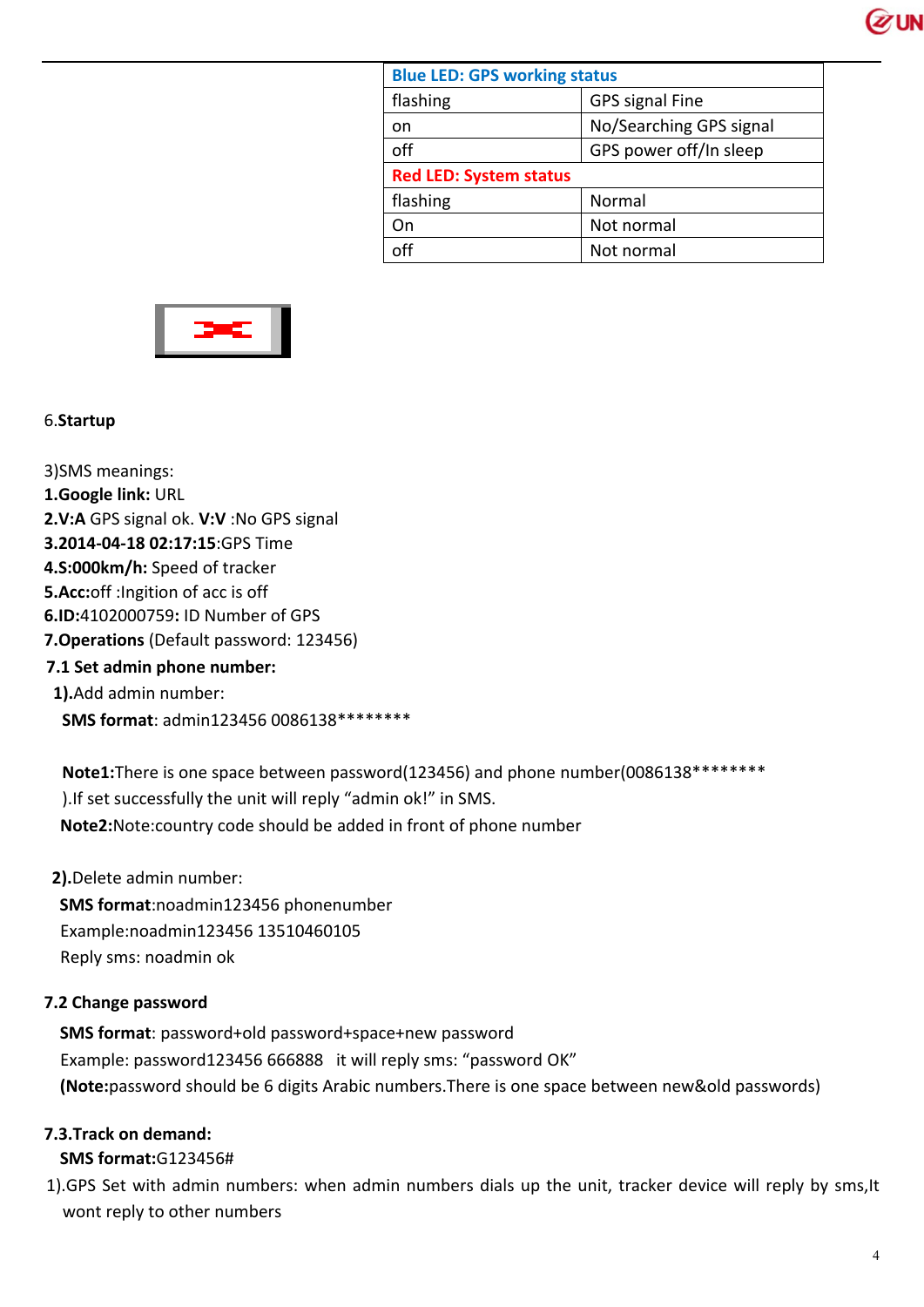

2).GPS without admin numbers: Any cellphone dial up the GPS simcard,tracker device will reply by sms locations information .

# **7.3.Track by GSM Location(Only for admin phone,default:closed)**

Command to open :addjz=1 Command to close :addjz=0

## **7.4 GPRS Tracking on platform**

1).Set Local APN:

 **Set APN:** apn123456+space+apn Example:apn123456 cmnet

 **APN username:** apnuser123456+space+username Example:apnuser123456 unireach

 **APN password:** apnpassword123456+ space+password Example:apnpassword123456 888888

2).Set IP/Port of server:

SMS format: adminip123456+space+IP(xxx.xxx.xxx.xxx)+port Example: adminip123456 113.10.245.151 8083

3).Add ID/IMEI to platform:

Send ID/IMEI to us,so we will add that to our platform and provide account based on website platform.

## **8.0.Commands List:**

| <b>Feature name</b> | <b>Active Command</b>       | <b>Reply</b>                                                 | <b>Cancelother</b><br>format)            | <b>Reply</b> |
|---------------------|-----------------------------|--------------------------------------------------------------|------------------------------------------|--------------|
|                     |                             |                                                              | Command                                  |              |
| Add<br>admin        | admin123456 0086138 ****    | Admin ok                                                     | noadmin123456                            | noadmin ok   |
| number              | (Note:country code needed   |                                                              | 008618 ****                              |              |
|                     | front<br>of<br>phone<br>in. |                                                              |                                          |              |
|                     | number, there is one space  |                                                              |                                          |              |
|                     | between<br>password<br>and  |                                                              |                                          |              |
|                     | phone number)               |                                                              |                                          |              |
| Change              | password123456 666888       | password OK                                                  | (There is one space between new&old      |              |
| password            |                             |                                                              | passwords)                               |              |
| Inquiry Location    | G123456#                    | Google map link                                              | Click on google map link to get location |              |
|                     |                             |                                                              | on map                                   |              |
| Overspeed           | speed123456 80              | speed<br>ok                                                  | nospeed123456                            | nospeed ok   |
|                     | (50~120 km/h)               | (80km/h)                                                     |                                          |              |
| Move alarm          | move123456 500              | move ok                                                      | nomove123456                             | nomove ok    |
|                     | $(100^{\circ}5000m)$        |                                                              |                                          |              |
| External power      | pwr1                        | Auto<br>by<br>arm                                            | pwr0                                     | Auto arm by  |
| cut off alert       | (To open, default: open)    | external power                                               | (To close this function)                 | external     |
|                     |                             | supply: ON/OF                                                |                                          | power        |
|                     |                             | F                                                            |                                          | supply: ON/O |
|                     |                             |                                                              |                                          | <b>FF</b>    |
| Voice monitor       | 222                         | Admin phone send 222 to tracker, then tracker will call back |                                          |              |
|                     |                             | the admin number.                                            |                                          |              |